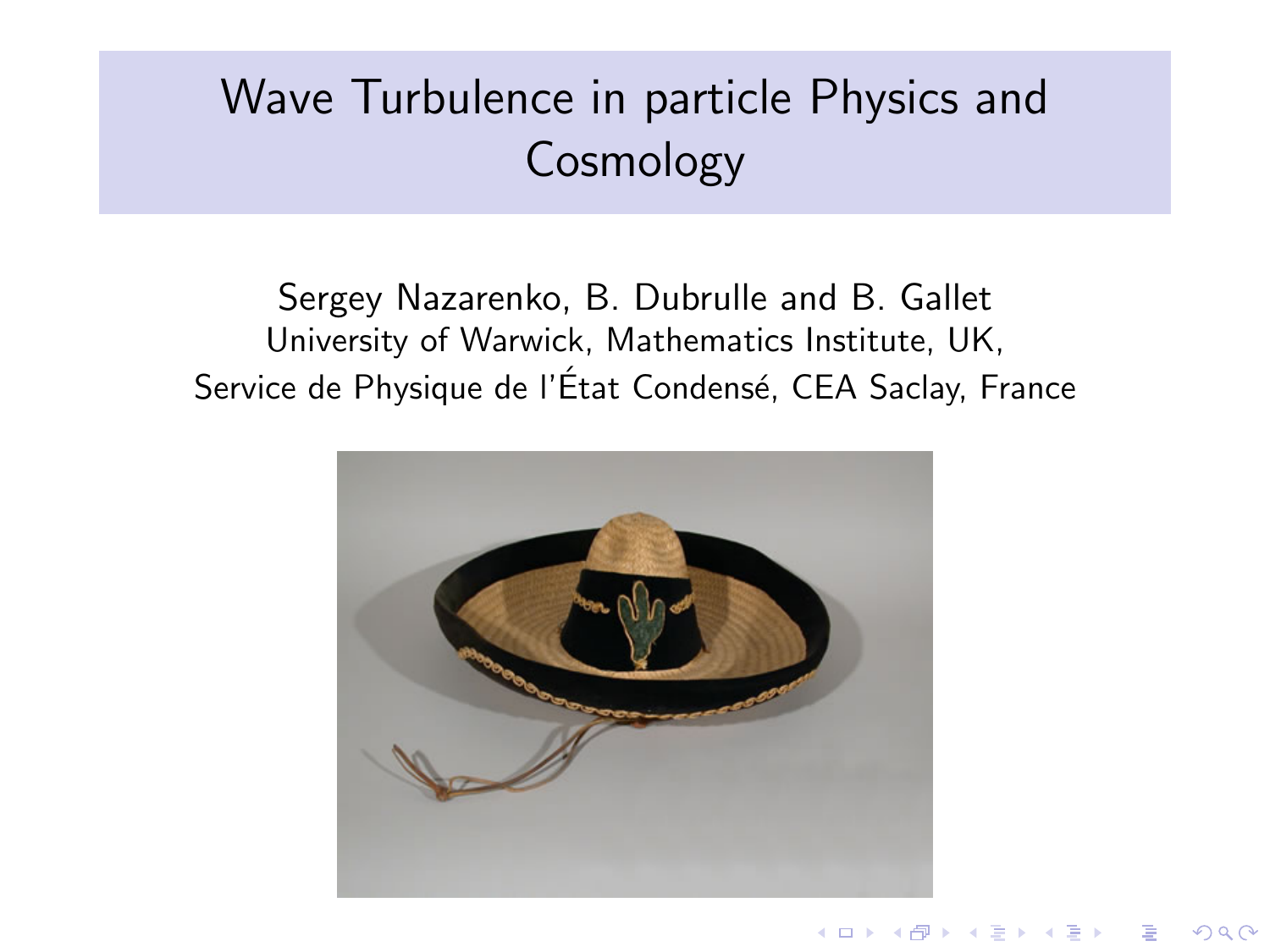## General Motivation

4 D > 4 P + 4 B + 4 B + B + 9 Q O

Field theories in the particle physics and cosmology are nonlinear PDEs with non-trivial linear modes. Linear modes are the particles, the nonlinear interactions are the inter-particle reactions. Wave turbulence provides a tool for understanding the particle reactions, Bose-Einstein condensation and describe new non-equilibrium states similar to the Kolmogorov cascade in turbulence.

Example of an interesting problem: the Higgs mechanism is essentially about finding linear normal modes in a symmetry-broken system. How will the nonlinearity affect it?

In this work you will see the Bose-Einstein condensation of pions, KZ spectra of their momenta, nonlocal interaction.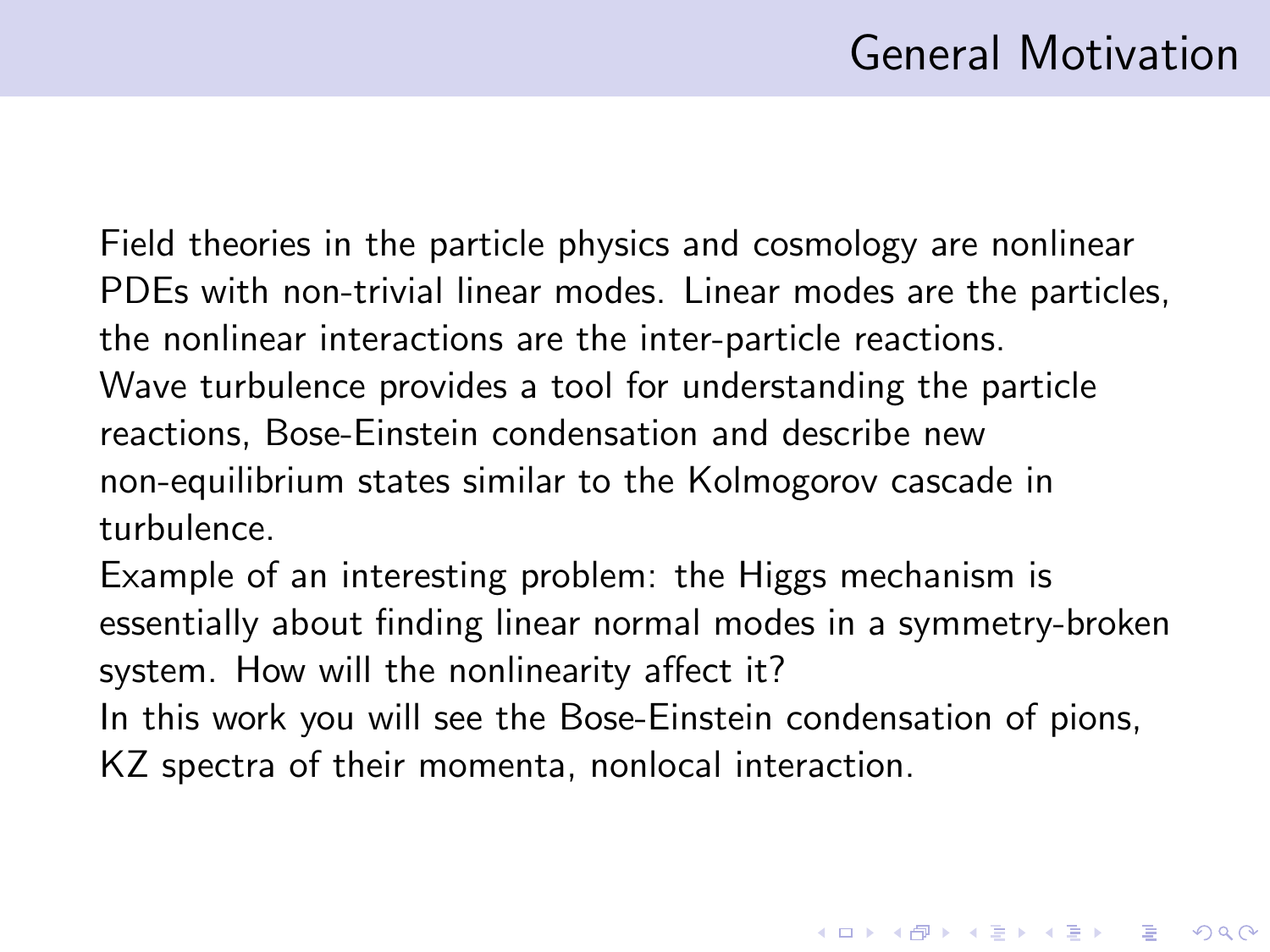## The Model

4 D > 4 P + 4 B + 4 B + B + 9 Q O

Gelmann's  $\sigma$ -model, also discussed by Goldstone, Nambu and many others since. It is the most used scalar field model for explaining the spontaneous symmetry breaking:

<span id="page-2-0"></span>
$$
\psi_{tt} - \Delta \psi + (-1 + |\psi|^2) \psi = 0, \qquad (1)
$$

where  $\psi(\mathbf{x},t) \in \mathbb{C}$ . The linear part of this equation is like Klein-Gordon equation, but with a negative square mass ("superluminal particles"). No localised particle-like excitation around the base state  $\psi = 0$  because it is unstable. This is a model for interacting massive  $\sigma$ -meson and a massless pion (Goldstone boson).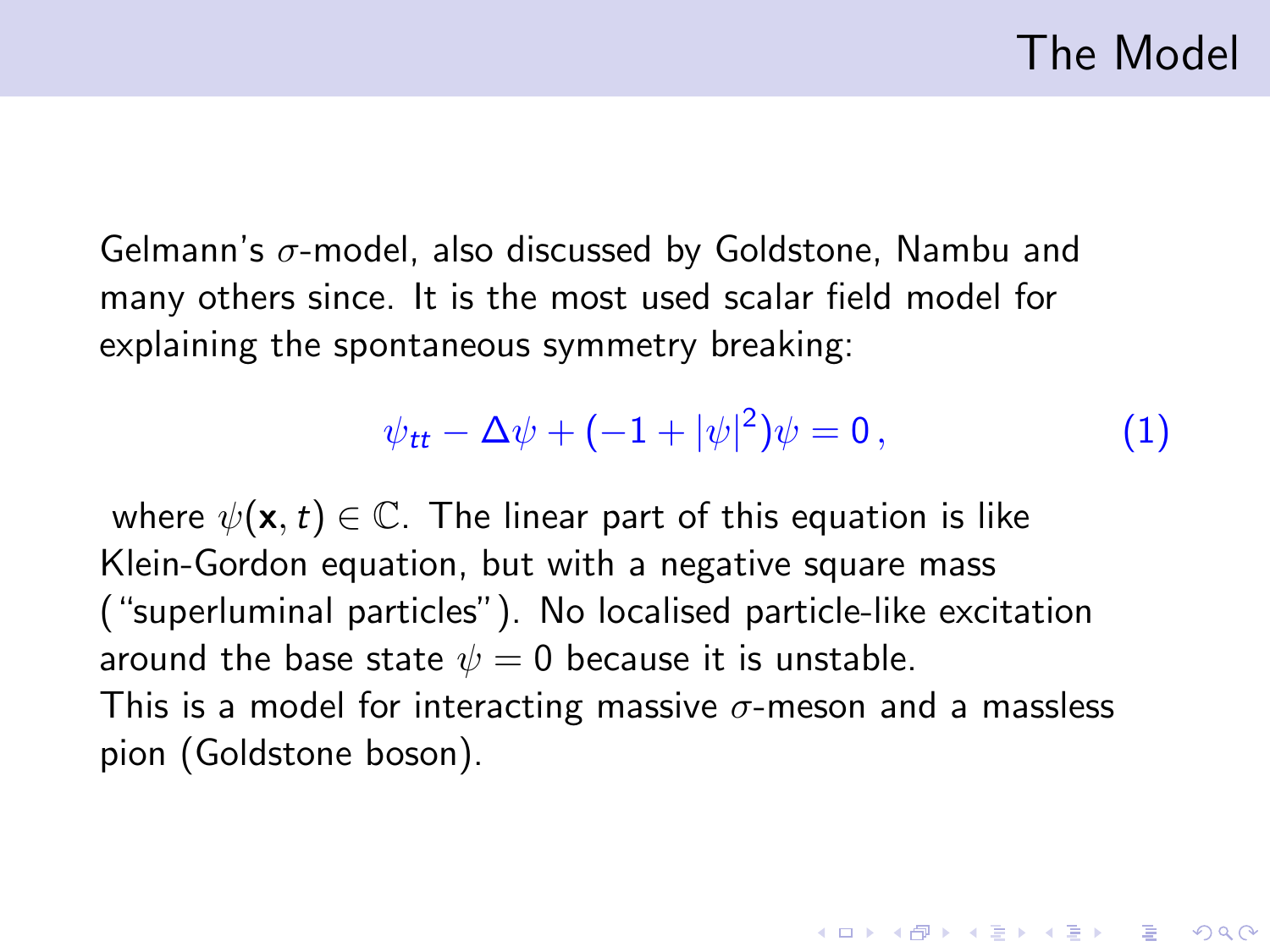## The Model

**KORK ERKER ADE YOUR** 

Equation [\(1\)](#page-2-0) conserves the total energy

$$
E = \int \left[ |\psi_t|^2 + |\nabla \psi|^2 - |\psi|^2 + \frac{1}{2} |\psi|^4 \right] d\mathbf{x}, \tag{2}
$$

where the last two terms correspond to the famous Mexican hat potential  $U(\psi)=-|\psi|^2+|\psi|^4/2;$  we therefore refer to equation [\(1\)](#page-2-0) as the Klein-Gordon Mexican Hat (KGMH) model.

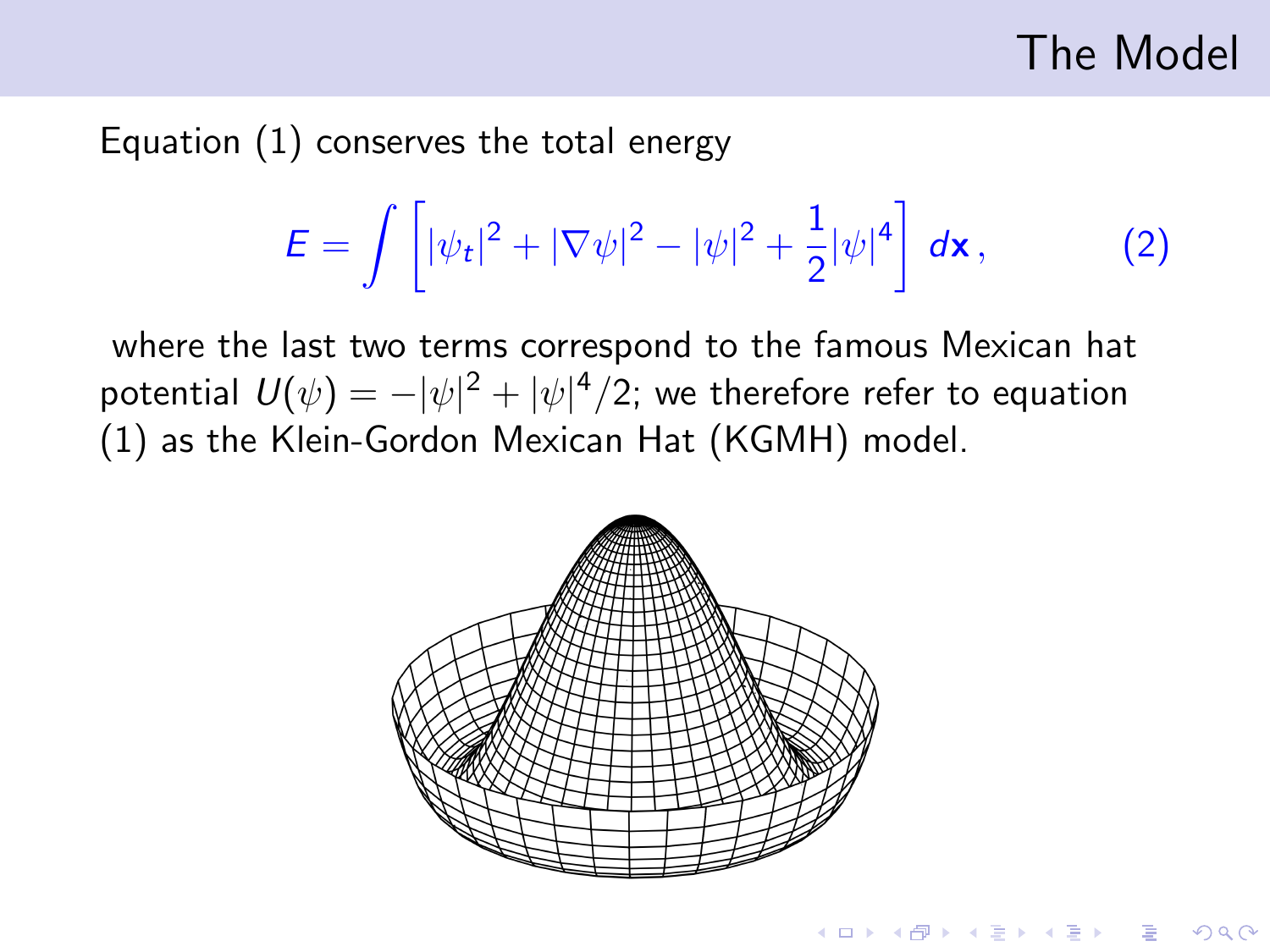K ロ ▶ K @ ▶ K 할 > K 할 > 1 할 > 1 이익어

Equation  $(1)$  is invariant w.r.t.  $\psi\rightarrow e^{i\alpha}\psi$ , with  $\alpha=$  const. The invariant corresponding to this  $U(1)$  symmetry is the "charge",

$$
Q = \frac{i}{2} \int (\psi \partial_t \psi^* - \psi^* \partial_t \psi) \, \mathrm{d}\mathbf{x} \,. \tag{3}
$$

In this work  $Q = 0$ .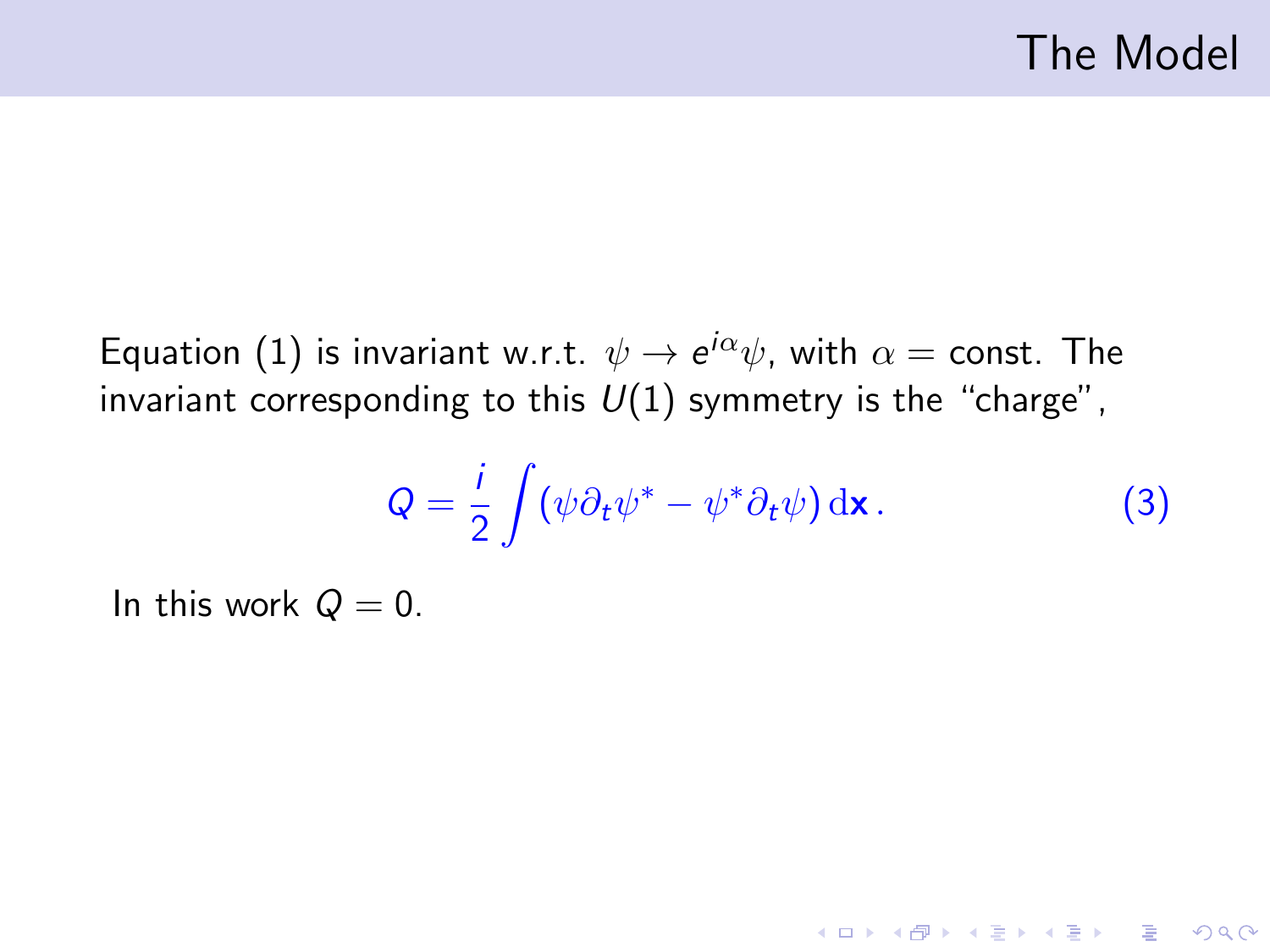## Weakly nonlinear system

<span id="page-5-1"></span>**KORKARA KERKER SAGA** 

Fix the symmetry broken state's phase to be 0,  $\psi_0 = 1$ , and consider perturbations of this state,

 $\psi(\mathbf{x},t) = 1 + \phi(\mathbf{x},t)$ .

Substitution into equation [\(1\)](#page-2-0) yields

$$
\phi_{tt} - \Delta \phi + \phi + \phi^* + 2\phi \phi^* + \phi^2 + |\phi|^2 \phi = 0.
$$
 (4)

We focus on the weakly-nonlinear dynamics, so neglect the cubic nonlinearity. In variables  $\lambda = \Re(\phi)$  and  $\chi = \Im(\phi)$  we have

<span id="page-5-0"></span>
$$
\lambda_{tt} - \Delta\lambda + 2\lambda + 3\lambda^2 + \chi^2 = 0, \tag{5}
$$

$$
\chi_{tt} - \Delta \chi + 2\lambda \chi = 0. \tag{6}
$$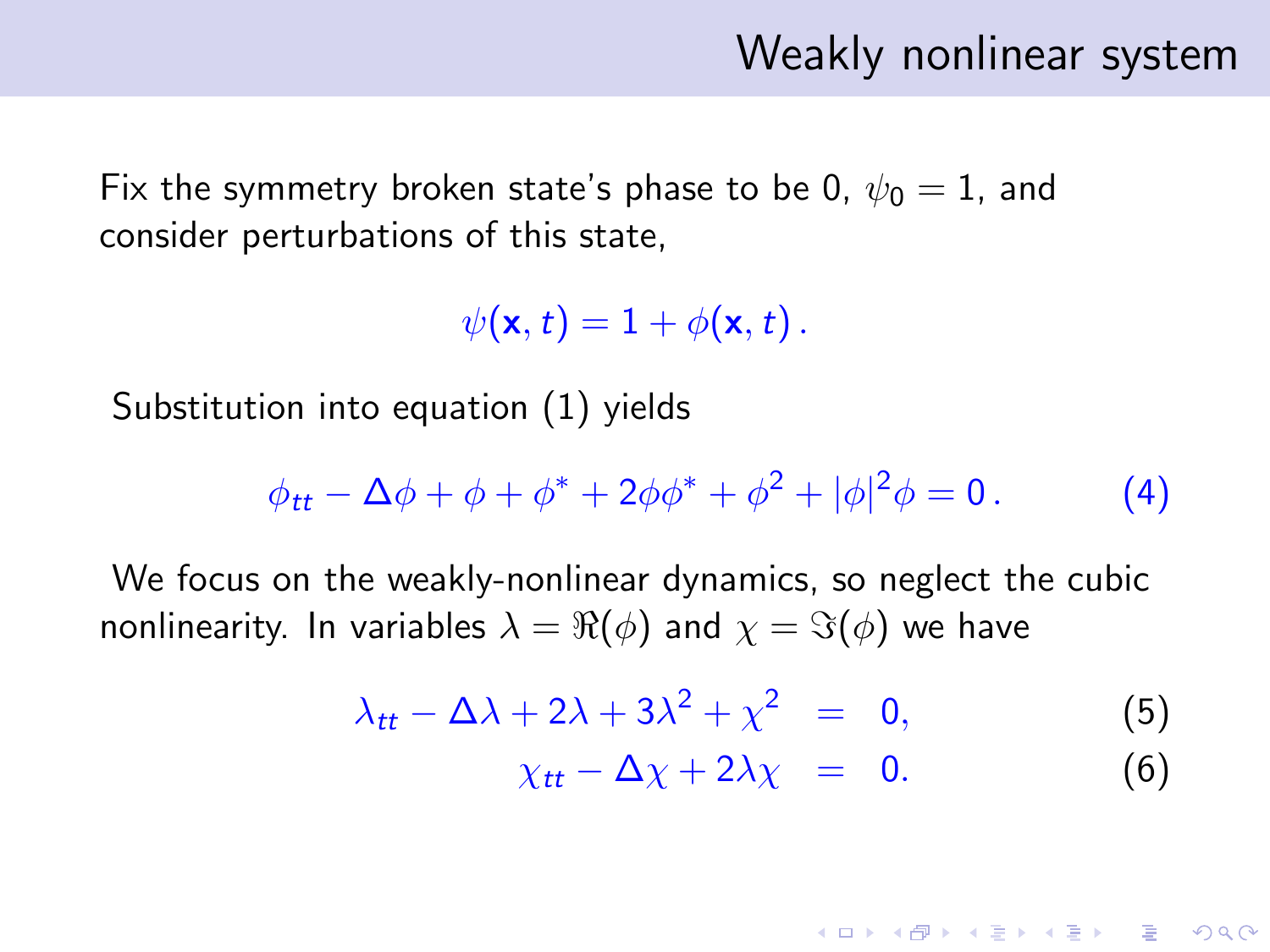**KORK ERKER ADE YOUR** 

Two linear modes *e<sup>ik∙x−iωt</sup> w*ith

$$
\omega_{\mathbf{k}}^a = \sqrt{2 + k^2},
$$
  
\n
$$
\omega_{\mathbf{k}}^b = k,
$$
\n(7)

where  $k = |\mathbf{k}|$ . Branch a corresponds to massive particles whereas branch  $b -$  to a massless Goldstone boson. This is a basic model for coexisting  $\sigma$ -meson (branch a) and pion (branch b) fields, in which the pion's mass is neglected.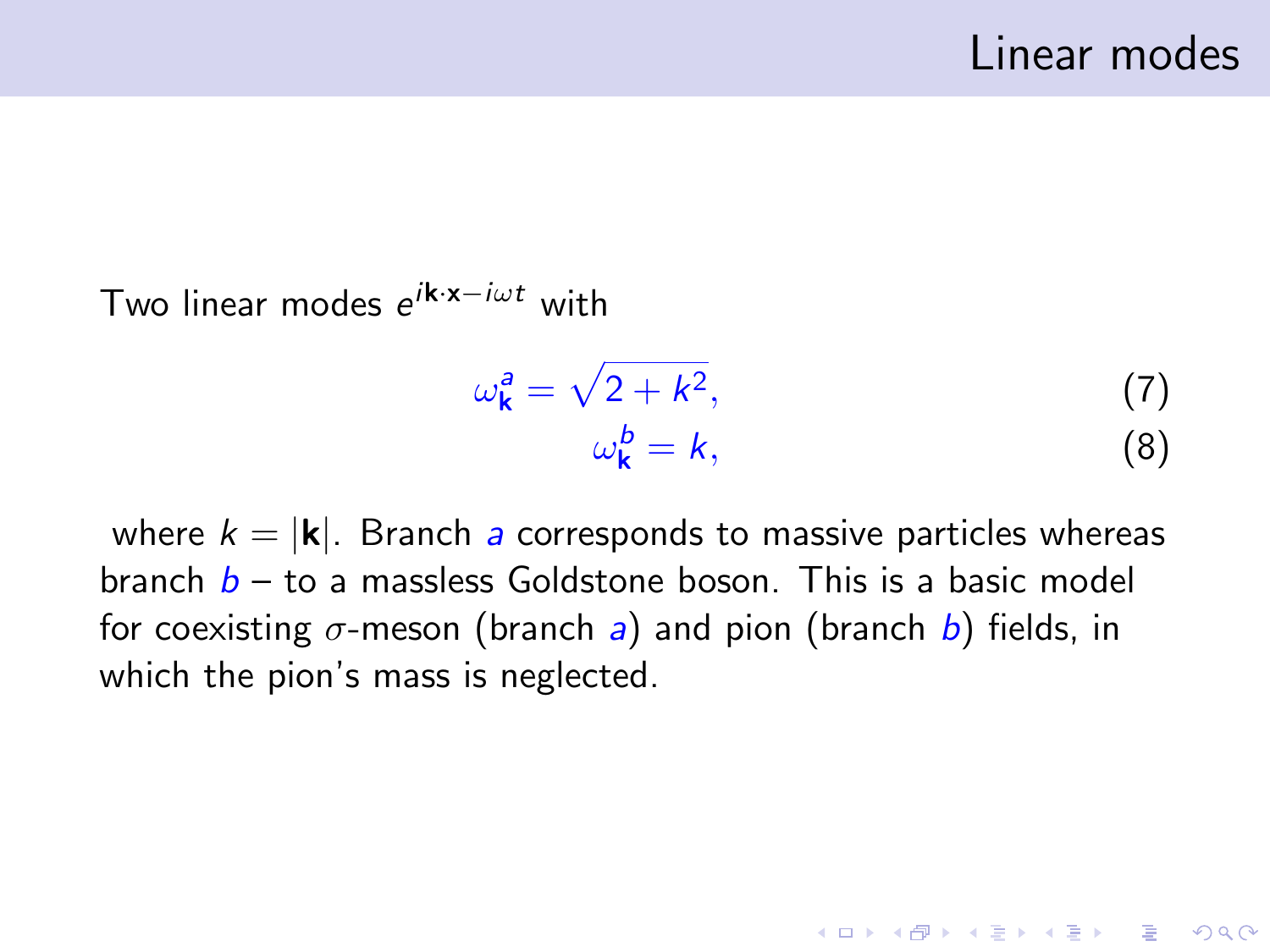#### Hamiltonian system

K ロ ▶ K @ ▶ K 할 > K 할 > 1 할 > 1 이익어

The system [\(5-](#page-5-0)[6\)](#page-5-1) follows from the following Hamiltonian,

$$
H = \int \left[ \frac{1}{2} \rho^2 + \frac{1}{2} q^2 + \frac{1}{2} (\nabla \lambda)^2 + \lambda^2 + \frac{1}{2} (\nabla \chi)^2 + \lambda^3 + \lambda \chi^2 \right] d\mathbf{x},
$$

where p and q are the momenta conjugate to the variables  $\lambda$  and  $\chi$  respectively. Hamilton equations are

$$
\lambda_t = \frac{\delta H}{\delta \rho}, \qquad p_t = -\frac{\delta H}{\delta \lambda}, \tag{9}
$$
\n
$$
\chi_t = \frac{\delta H}{\delta q}, \qquad q_t = -\frac{\delta H}{\delta \chi}. \tag{10}
$$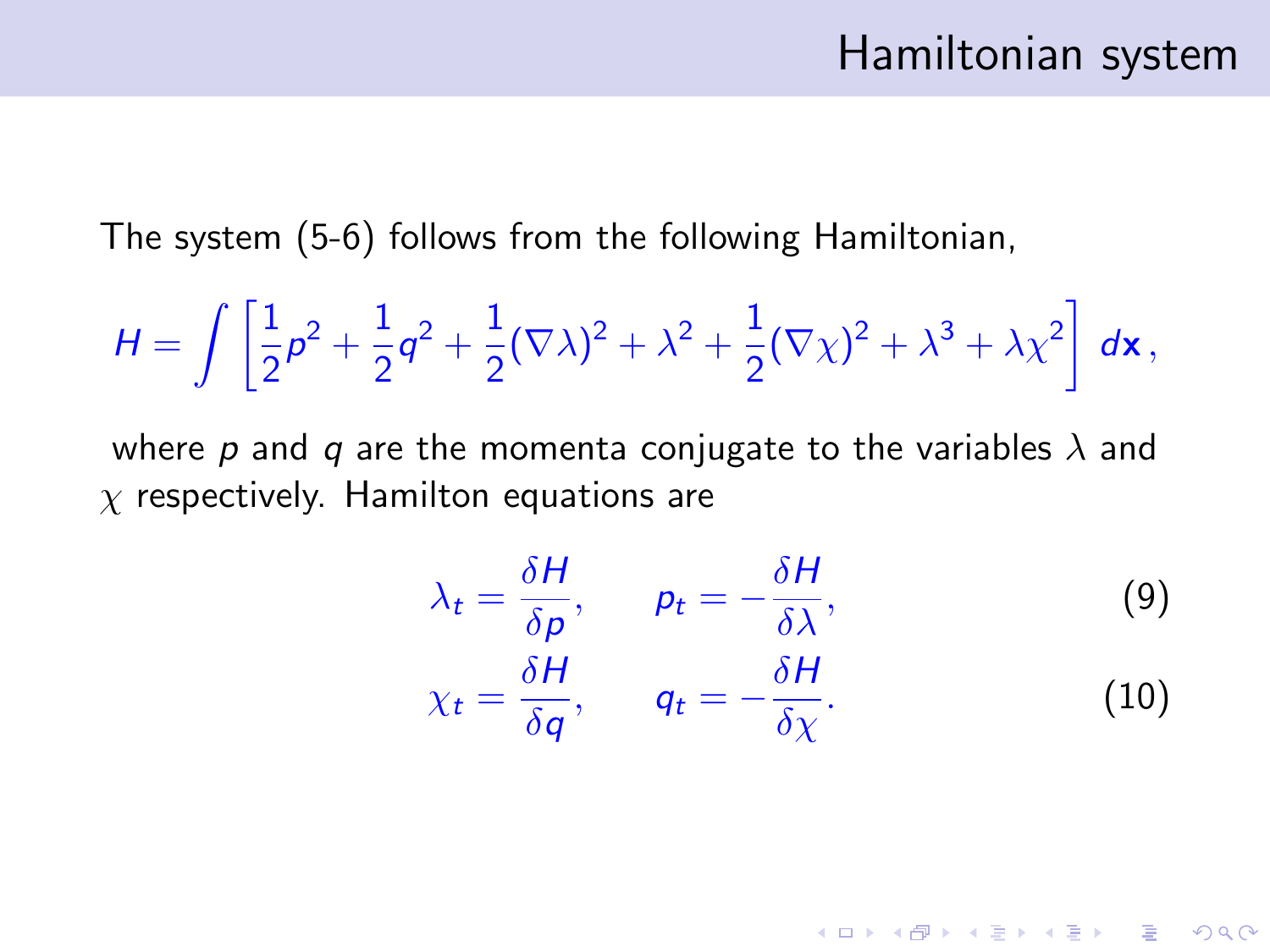KID KA KERKER KID KO

We consider these equations in a d-dimensional periodic cube of side L and introduce Fourier series,

$$
\begin{pmatrix}\n\lambda(\mathbf{x},t) \\
\chi(\mathbf{x},t) \\
p(\mathbf{x},t) \\
q(\mathbf{x},t)\n\end{pmatrix} = \sum_{\mathbf{k}} \begin{pmatrix}\n\hat{\lambda}_{\mathbf{k}}(t) \\
\hat{\chi}_{\mathbf{k}}(t) \\
\hat{p}_{\mathbf{k}}(t) \\
\hat{q}_{\mathbf{k}}(t)\n\end{pmatrix} e^{i\mathbf{k}\cdot\mathbf{x}},
$$
\n(11)

where the sums are over  $\mathsf{k} \in \frac{2\pi}{L}$  $\frac{2\pi}{L}\mathbb{Z}^d$ . Because these four fields are real-valued,  $(\hat{\lambda}_{-{\bf k}},\hat{\chi}_{-{\bf k}},\hat{\rho}_{-{\bf k}},\hat{q}_{-{\bf k}})=(\hat{\lambda}^*_{\bf k},\hat{\chi}^*_{\bf k},\hat{\rho}^*_{\bf k},\hat{q}^*_{\bf k}).$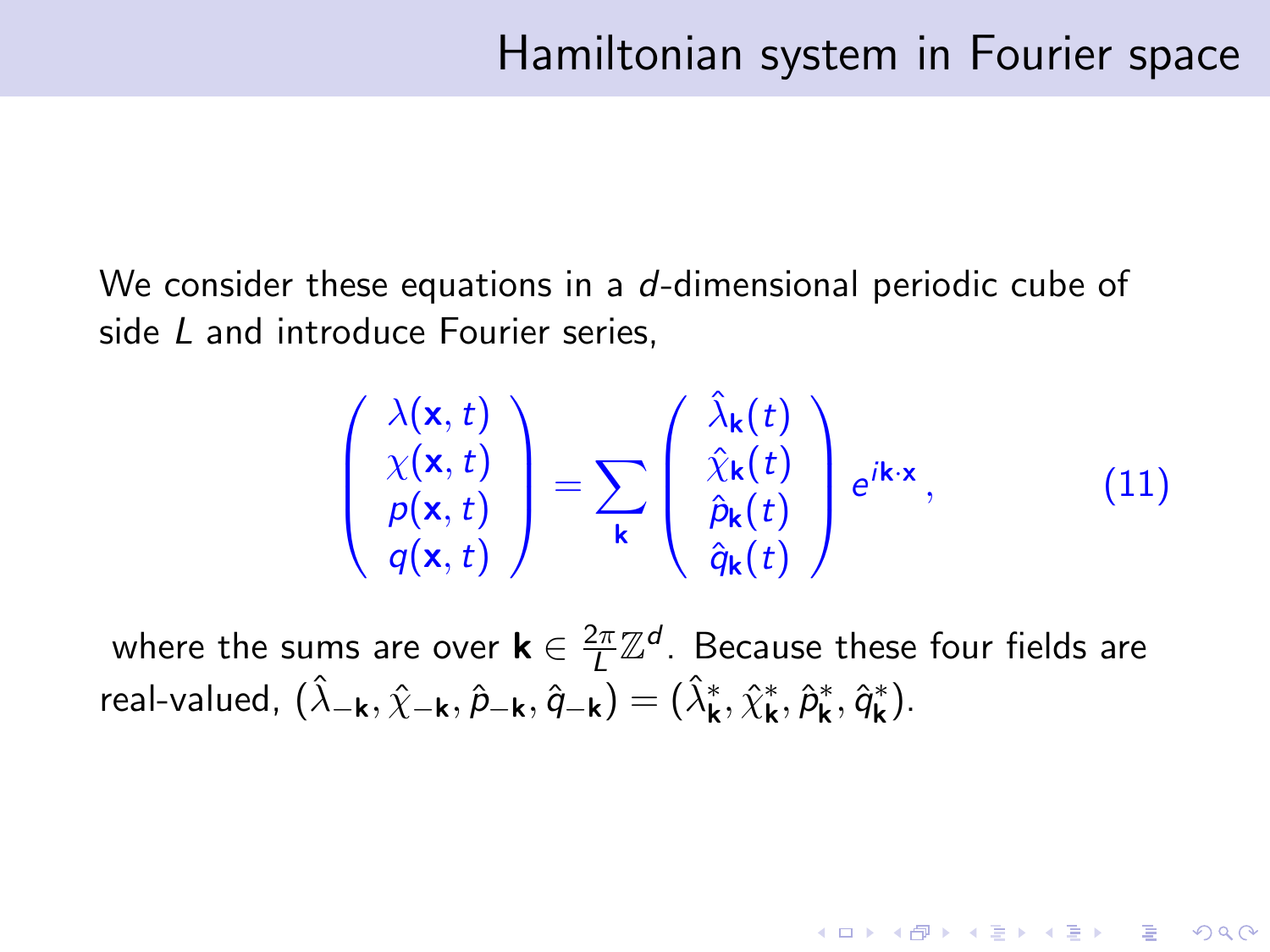### Hamiltonian system in Fourier space

In Fourier space, Hamilton equations therefore become

$$
\dot{\hat{\lambda}}_{\mathbf{k}} = \frac{\partial H}{\partial \hat{p}_{\mathbf{k}}^*}, \qquad \dot{\hat{p}}_{\mathbf{k}} = -\frac{\partial H}{\partial \hat{\lambda}_{\mathbf{k}}^*},
$$
\n
$$
\dot{\hat{\chi}}_{\mathbf{k}} = \frac{\partial H}{\partial \hat{q}_{\mathbf{k}}^*}, \qquad \dot{\hat{q}}_{\mathbf{k}} = -\frac{\partial H}{\partial \hat{\chi}_{\mathbf{k}}^*},
$$
\n(12)

with

$$
H = H_2 + H_{int}, \tag{14}
$$

**K ロ ▶ K @ ▶ K 할 X X 할 X 및 할 X X Q Q O \*** 

$$
H_2 = \frac{1}{2} \sum_{\mathbf{k}} \left[ |\hat{p}_{\mathbf{k}}|^2 + (\omega_{\mathbf{k}}^2)^2 |\hat{\lambda}_{\mathbf{k}}|^2 + |\hat{q}_{\mathbf{k}}|^2 + (\omega_{\mathbf{k}}^b)^2 |\hat{\chi}_{\mathbf{k}}|^2 \right], \quad (15)
$$

$$
H_{int} = \sum_{\mathbf{k}_1,\mathbf{k}_2,\mathbf{k}_3} \left[ \hat{\lambda}_{\mathbf{k}_1} \hat{\lambda}_{\mathbf{k}_2} \hat{\lambda}_{\mathbf{k}_3} + \hat{\lambda}_{\mathbf{k}_1} \hat{\chi}_{\mathbf{k}_2} \hat{\chi}_{\mathbf{k}_3} \right] \delta(\mathbf{k}_1 + \mathbf{k}_2 + \mathbf{k}_3), \quad (16)
$$

where  $\delta$  is the Kroenecker symbol.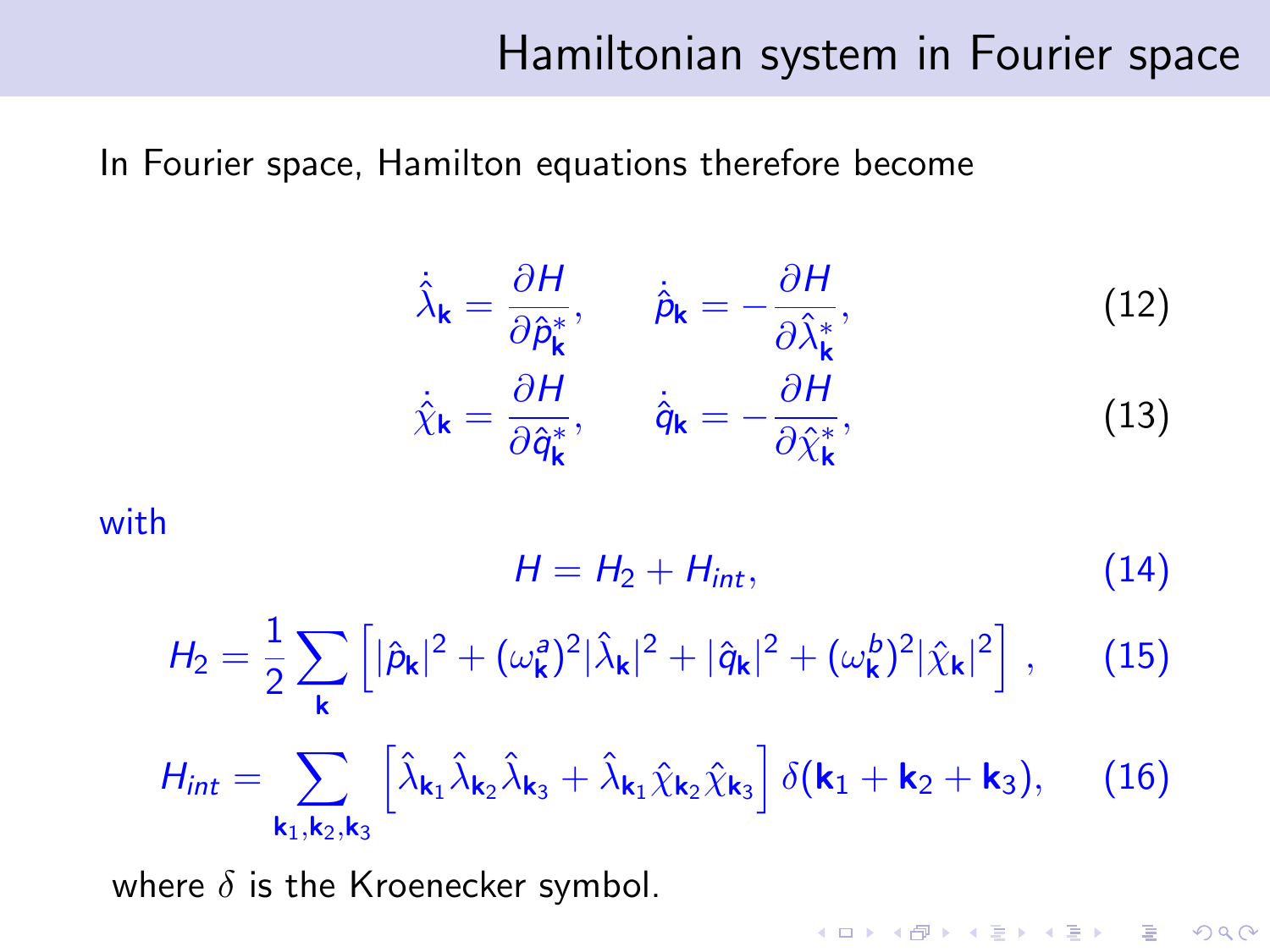K ロ ▶ K @ ▶ K 할 ▶ K 할 ▶ | 할 | © 9 Q @

Introduce the normal variables  $a_k$  and  $b_k$  that diagonalize  $H_2$ ,

$$
\hat{\lambda}_{\mathbf{k}} = \frac{a_{\mathbf{k}} + a_{-\mathbf{k}}^{*}}{\sqrt{2\omega_{\mathbf{k}}^{a}}}, \qquad \hat{\rho}_{\mathbf{k}} = \frac{\sqrt{\omega_{\mathbf{k}}^{a}}(a_{\mathbf{k}} - a_{-\mathbf{k}}^{*})}{i\sqrt{2}}, \qquad (17)
$$
\n
$$
\hat{\chi}_{\mathbf{k}} = \frac{b_{\mathbf{k}} + b_{-\mathbf{k}}^{*}}{\sqrt{2\omega_{\mathbf{k}}^{b}}}, \qquad \hat{q}_{\mathbf{k}} = \frac{\sqrt{\omega_{\mathbf{k}}^{b}}(b_{\mathbf{k}} - b_{-\mathbf{k}}^{*})}{i\sqrt{2}}.
$$
\n(18)

We refer to  $a_k$  and  $b_k$  as the respective amplitudes of a and b waves.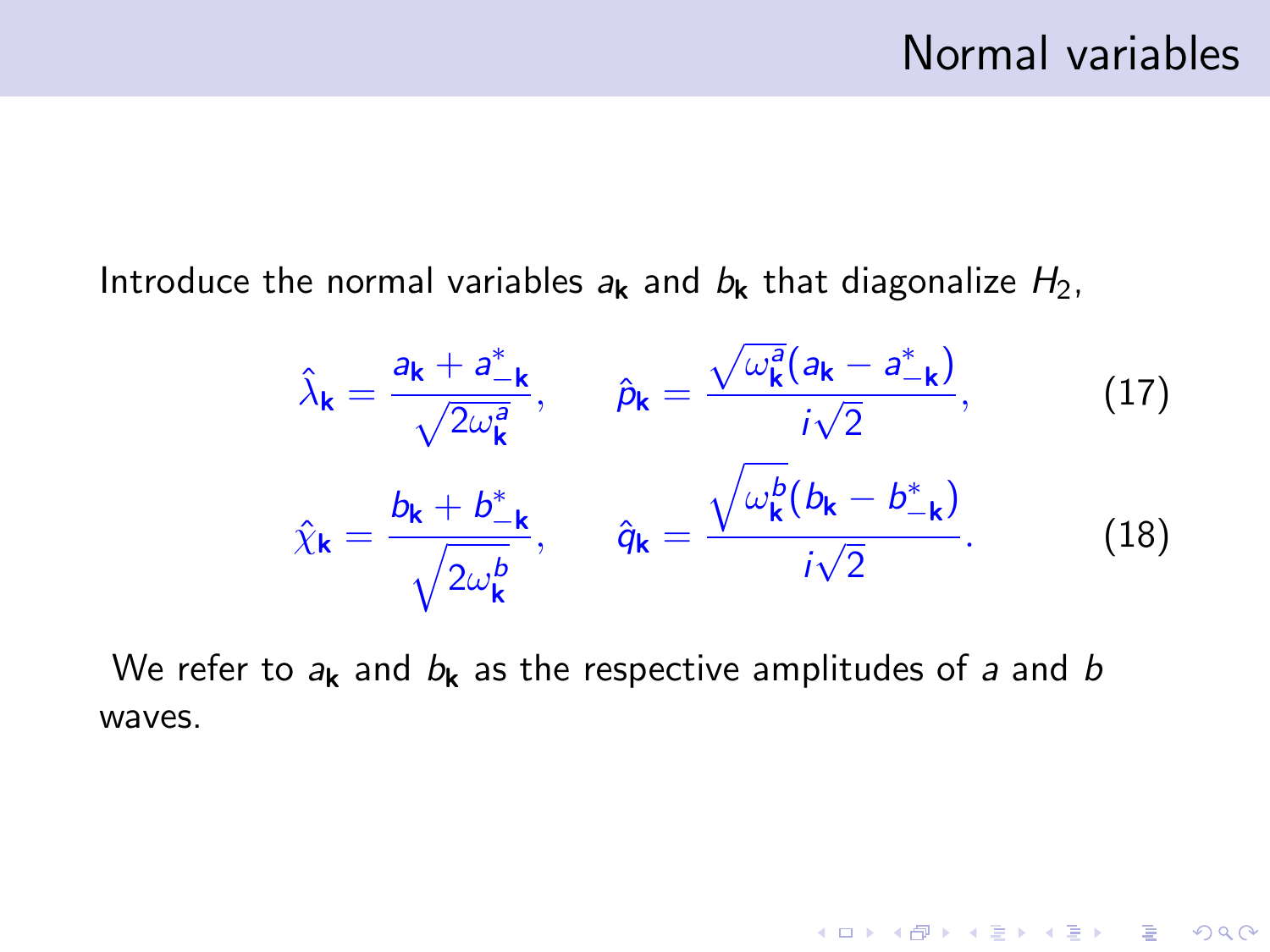#### Normal variables

In these variables the equations of motion are

$$
i\dot{a}_{\mathbf{k}} = \frac{\partial H}{\partial a_{\mathbf{k}}^*},
$$
\n
$$
i\dot{b}_{\mathbf{k}} = \frac{\partial H}{\partial b_{\mathbf{k}}^*},
$$
\n(19)

where  $H = H_2 + H_{int}$ , with

$$
H_2 = \sum_{\mathbf{k}} \left[ \omega_{\mathbf{k}}^a |a_{\mathbf{k}}|^2 + \omega_{\mathbf{k}}^b |b_{\mathbf{k}}|^2 \right], \tag{21}
$$

 $H_{int} = \frac{1}{2\sqrt{2}}$  $\frac{1}{2\sqrt{2}}\sum_{\mathsf{k}_1,\mathsf{k}_2,\mathsf{k}_3} \frac{1}{\sqrt{\omega_1^a\omega_2^b}}$  $\frac{1}{\omega_1^2\omega_2^2\omega_3^2}\left[\left(\mathsf{a}_1\mathsf{a}_2\mathsf{a}_3\delta(\mathsf{k}_1+\mathsf{k}_2+\mathsf{k}_3) \right.\right.$  $+3a_1a_2a_3^* \delta({\bf k}_1 + {\bf k}_2 - {\bf k}_3)]$  $+\frac{1}{2}$  $\frac{1}{2\sqrt{2}}\sum_{\mathsf{k}_1,\mathsf{k}_2,\mathsf{k}_3} \frac{1}{\sqrt{\omega_\texttt{1}^{\mathsf{a}} \omega_\texttt{2}^{\mathsf{a}}}}$  $\frac{1}{\omega_1^a\omega_2^b\omega_3^b}\big[a_1b_2b_3\delta(\mathsf{k}_1+\mathsf{k}_2+\mathsf{k}_3)$  $+2a_1b_2b_3^* \delta(\mathbf{k}_1+\mathbf{k}_2-\mathbf{k}_3)+a_1^* b_2b_3\delta(\mathbf{k}_1-\mathbf{k}_2-\mathbf{k}_3)]+c.c..$  (22)

<span id="page-11-0"></span>**KORK ERKER ADE YOUR**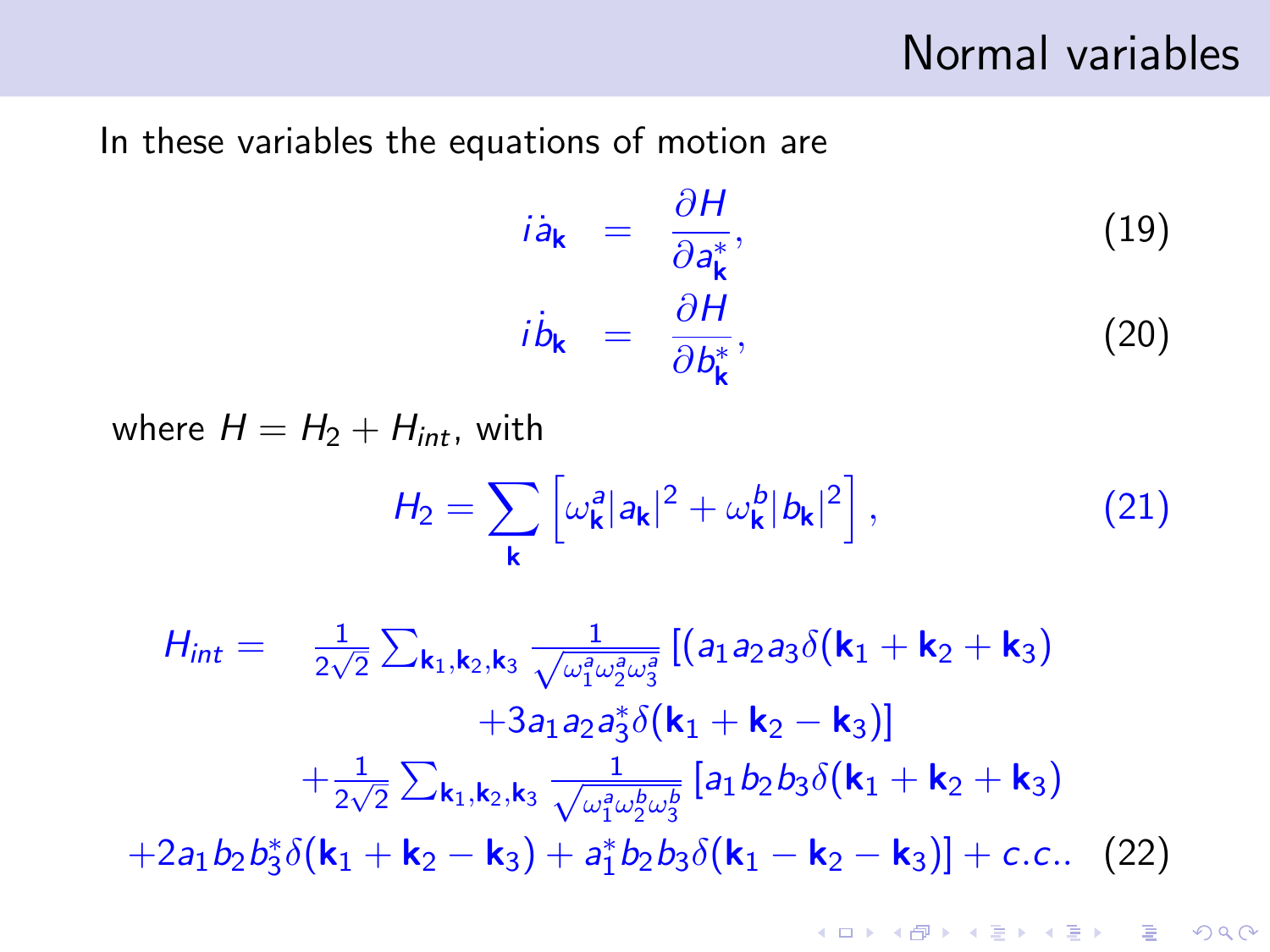#### Three-wave interactions

**KORKAR KERKER E VOOR** 

The terms in the Hamiltonian [\(22\)](#page-11-0) correspond to 3-wave processes of type

 $a+a+a \rightarrow 0$ ,  $a+a \rightarrow a$ ,  $a+b+b \rightarrow 0$ ,  $a+b \rightarrow b$ ,  $b+b \rightarrow a$ .

Out of these processes, the only one allowed by the frequency resonance condition is  $b + b \rightarrow a$ , so can discard all the other terms in  $H_{int}$  and write

$$
H_{int} = \sum_{\mathbf{k}_1, \mathbf{k}_2, \mathbf{k}_3} V_{23}^{1} a_1^* b_2 b_3 \delta_{12}^{3} + c.c., \qquad (23)
$$

where we have a shorthand notation of Kronecker deltas,  $\delta_{23}^1\equiv\delta({\bf k}_1-{\bf k}_2-{\bf k}_3)$ , and the interaction coefficient

$$
V_{23}^1 \equiv \frac{1}{2\sqrt{2}} \frac{1}{\sqrt{\omega_1^2 \omega_2^b \omega_3^b}}.
$$
 (24)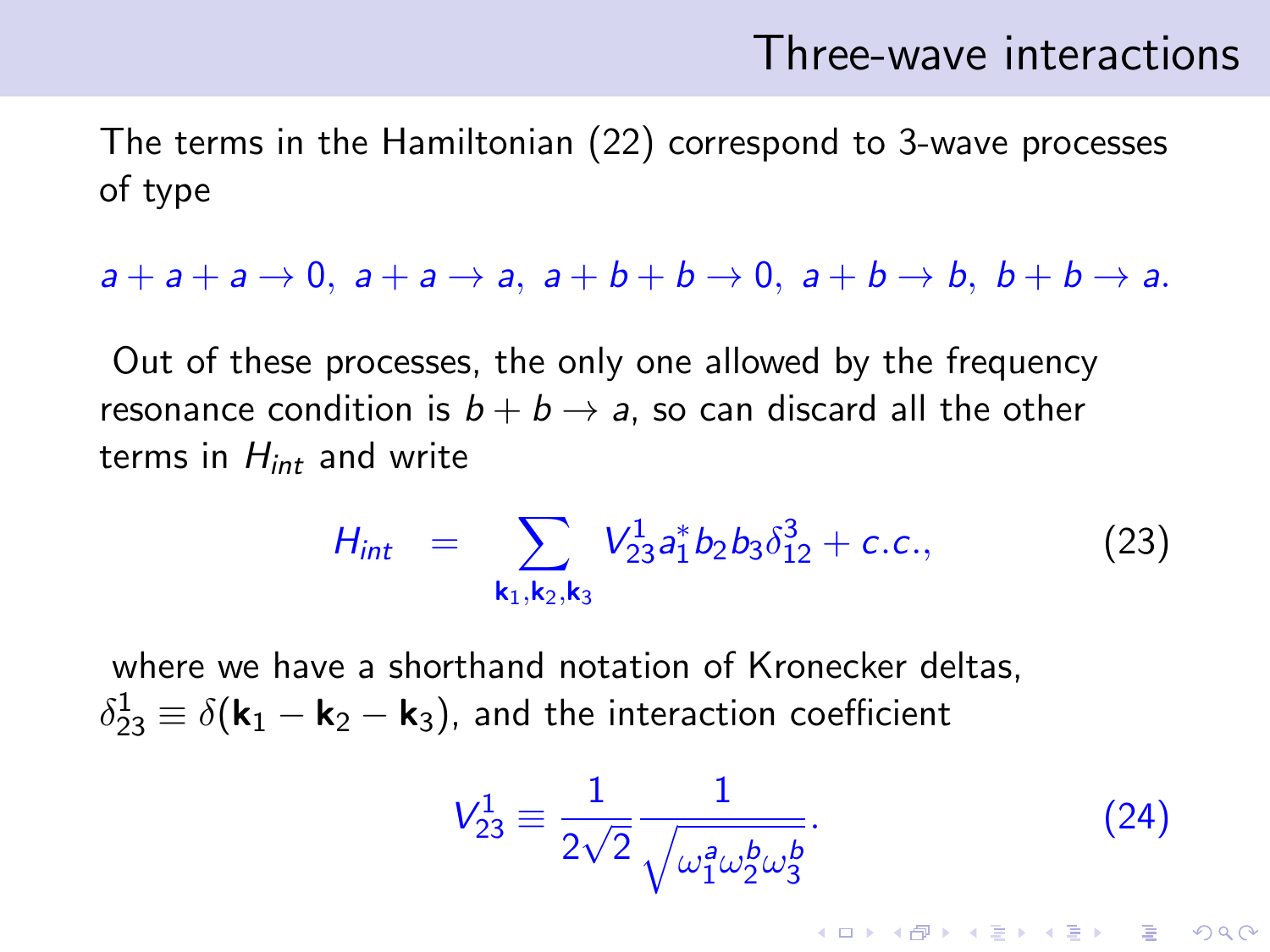**KORK ERKER ADE YOUR** 

The equations of motion become

$$
\dot{a}_{\mathbf{k}} = -i\omega_{\mathbf{k}}^2 a_{\mathbf{k}} - i \sum_{\mathbf{k}_1, \mathbf{k}_2} V_{12}^{\mathbf{k}} b_1 b_2 \delta_{12}^{\mathbf{k}},
$$
\n
$$
\dot{b}_{\mathbf{k}} = -i\omega_{\mathbf{k}}^b b_{\mathbf{k}} - 2i \sum_{\mathbf{k}_1, \mathbf{k}_2} V_{2\mathbf{k}}^1 a_1 b_2^* \delta_{2\mathbf{k}}^1.
$$
\n(26)

Note: a Hamiltonian system with two types of interacting waves was studied by Zakharov, Musher and Rubenchik in 1985. In their study the dominant process was of the type  $a + b \rightarrow b$ , which leads to very different dynamics than the process  $b + b \rightarrow a$ considered here.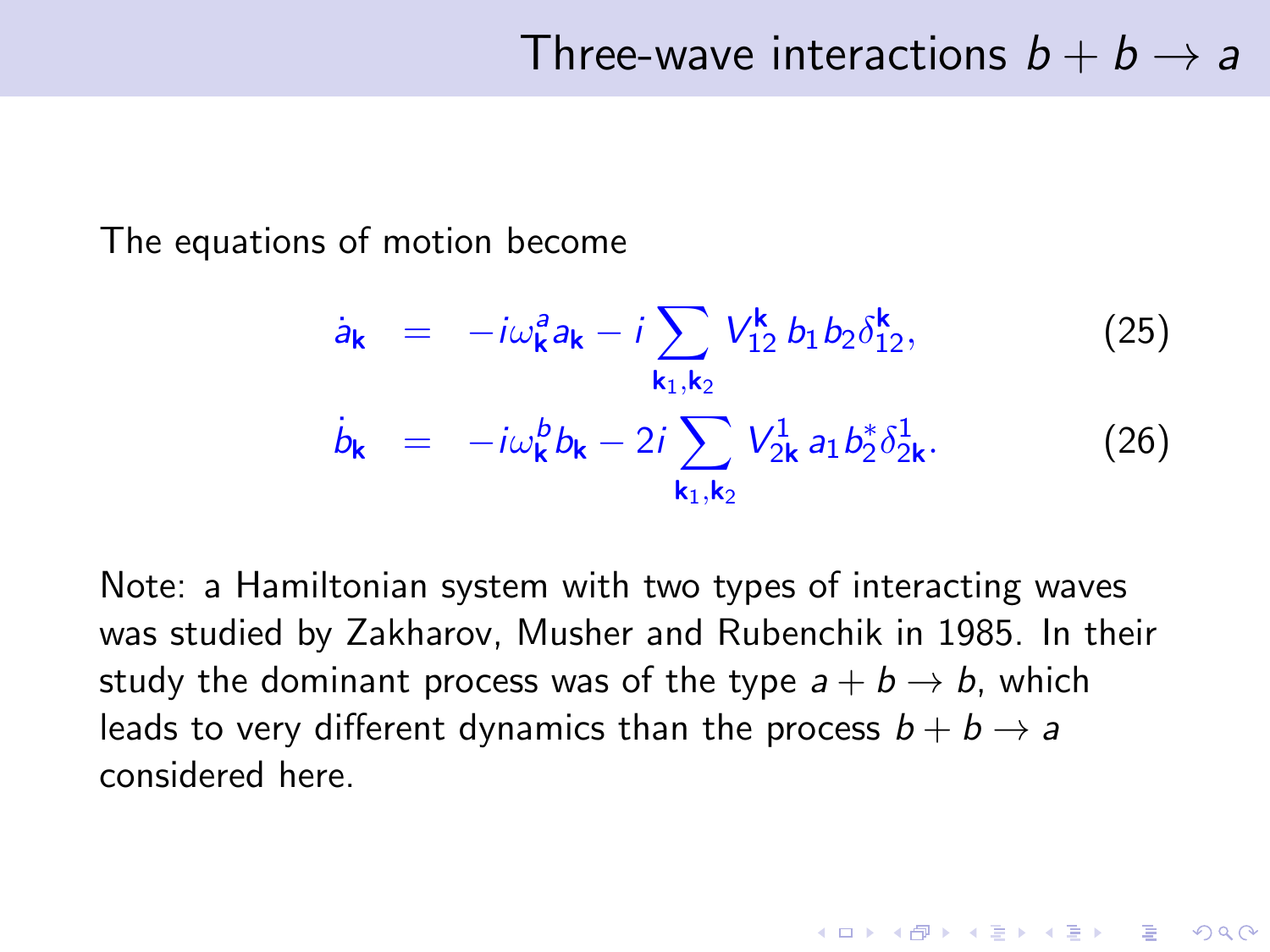### Wave kinetic equations

**K ロ ▶ K @ ▶ K 할 X X 할 X 및 할 X X Q Q O** 

Define the wave action spectra of the modes  $a$  and  $b$ :

$$
\lim_{L\to\infty}n_{\bf k}^a=\left(\frac{L}{2\pi}\right)^d\left\langle |a_{\bf k}|^2\right\rangle,\quad \lim_{L\to\infty}n_{\bf k}^b=\left(\frac{L}{2\pi}\right)^d\left\langle |b_{\bf k}|^2\right\rangle,
$$

Assuming randomness of the initial phases and amplitudes, taking  $L \to \infty$  and  $a_k, b_k \to 0$  limits, using the standard wave turbulence approach we obtain the following kinetic equations,

<span id="page-14-1"></span><span id="page-14-0"></span>
$$
\dot{n}_{\mathbf{k}}^a = 4\pi \int |V_{12}^{\mathbf{k}}|^2 (n_1^b n_2^b - 2n_1^b n_{\mathbf{k}}^a) \delta(\omega_{\mathbf{k}12}^{abb}) \delta_{12}^{\mathbf{k}} d\mathbf{k}_1 d\mathbf{k}_2, \quad (27)
$$

$$
\dot{n}_{\mathbf{k}}^b = 8\pi \int |V_{2\mathbf{k}}^1|^2 (n_1^a n_2^b + n_1^a n_{\mathbf{k}}^b - n_2^b n_{\mathbf{k}}^b) \delta(\omega_{12\mathbf{k}}^{abb}) \delta_{2\mathbf{k}}^1 d\mathbf{k}_1 d\mathbf{k}_2. \quad (28)
$$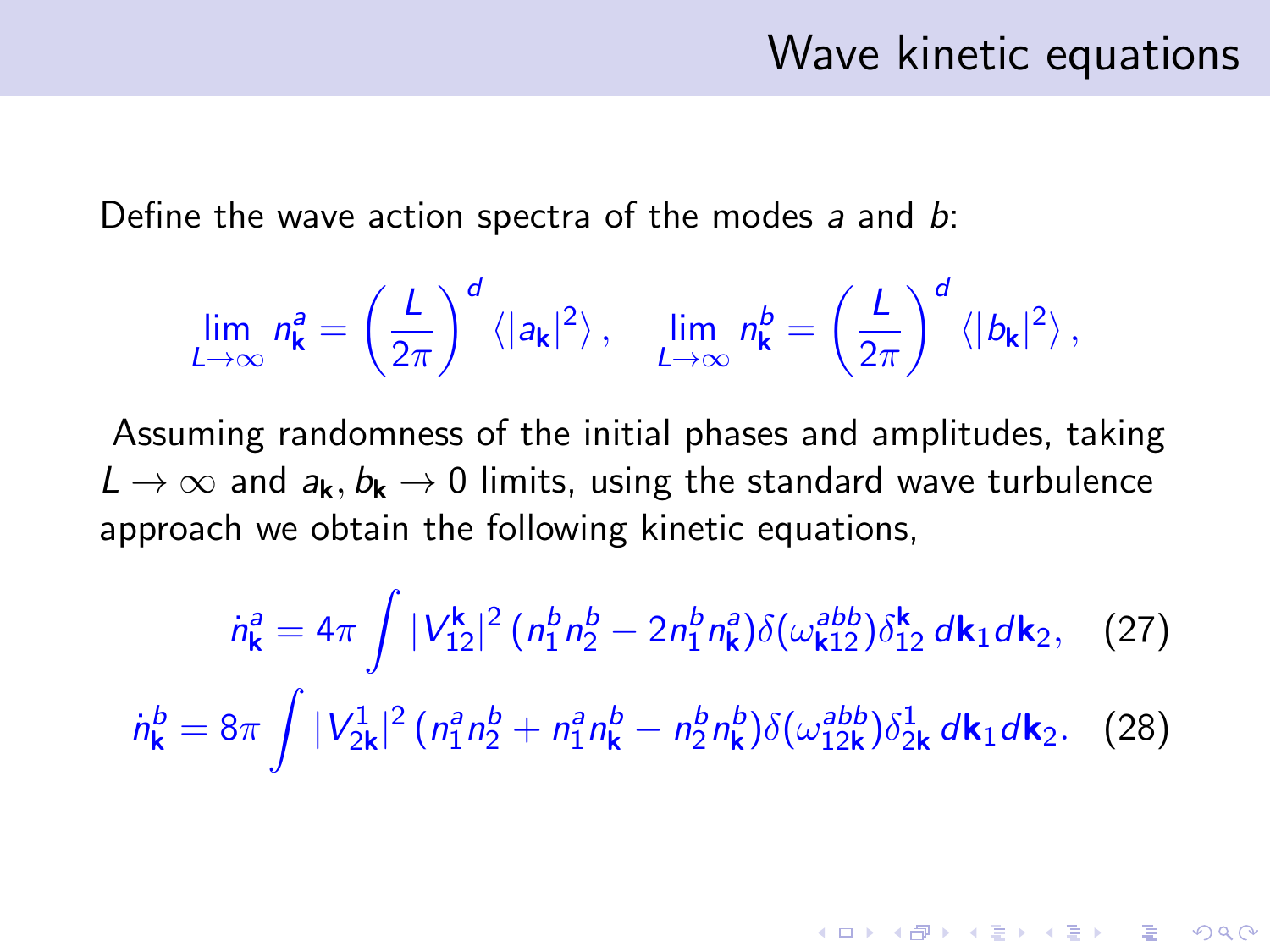Kinetic equations [\(27\)](#page-14-0) and [\(28\)](#page-14-1) conserve the total wave energy,

$$
\mathcal{E} = \int (\omega_{\mathbf{k}}^a n_{\mathbf{k}}^a + \omega_{\mathbf{k}}^b n_{\mathbf{k}}^b) \, d\mathbf{k},\tag{29}
$$

as well as the following particle invariant,

$$
\mathcal{N} = \int (2n_{\mathbf{k}}^a + n_{\mathbf{k}}^b) \, d\mathbf{k}.\tag{30}
$$

**KORK ERKER ADE YOUR** 

This second invariant is interesting. The process  $a \rightleftharpoons b + b$  is similar to a chemical reaction where a is a "molecule" made of two b "atoms", and  $\mathcal N$  would be the total number of such b "atoms": 1 per b wave, and 2 per a wave.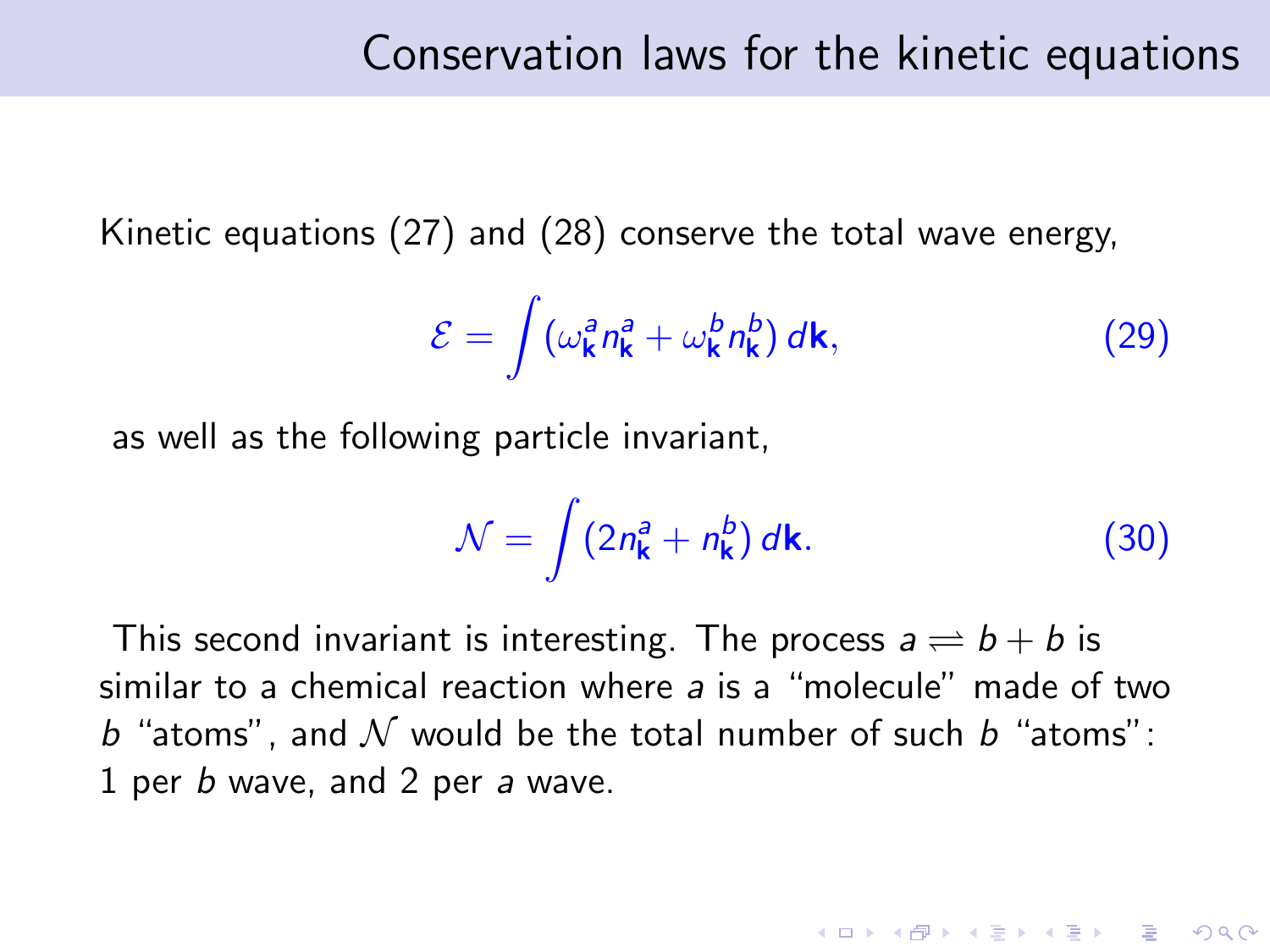**KORKAR KERKER E VOOR** 

One can easily check that the kinetic equations admit solutions corresponding to the equilibrium Rayleigh-Jeans (or thermodynamic) equilibrium given by

$$
n_{\mathbf{k}}^a = \frac{T}{\omega_{\mathbf{k}}^a + 2\mu}, \quad n_{\mathbf{k}}^b = \frac{T}{\omega_{\mathbf{k}}^b + \mu}, \tag{31}
$$

for any temperature  $T =$  const and chemical potential  $\mu =$  const. The RJ states is expected in a truncated Fourier space. However, it does not form for some initial conditions: Bose-Einstein condensation occurs for low  $F = E/N$ .

#### No local KZ solutions exist in this case!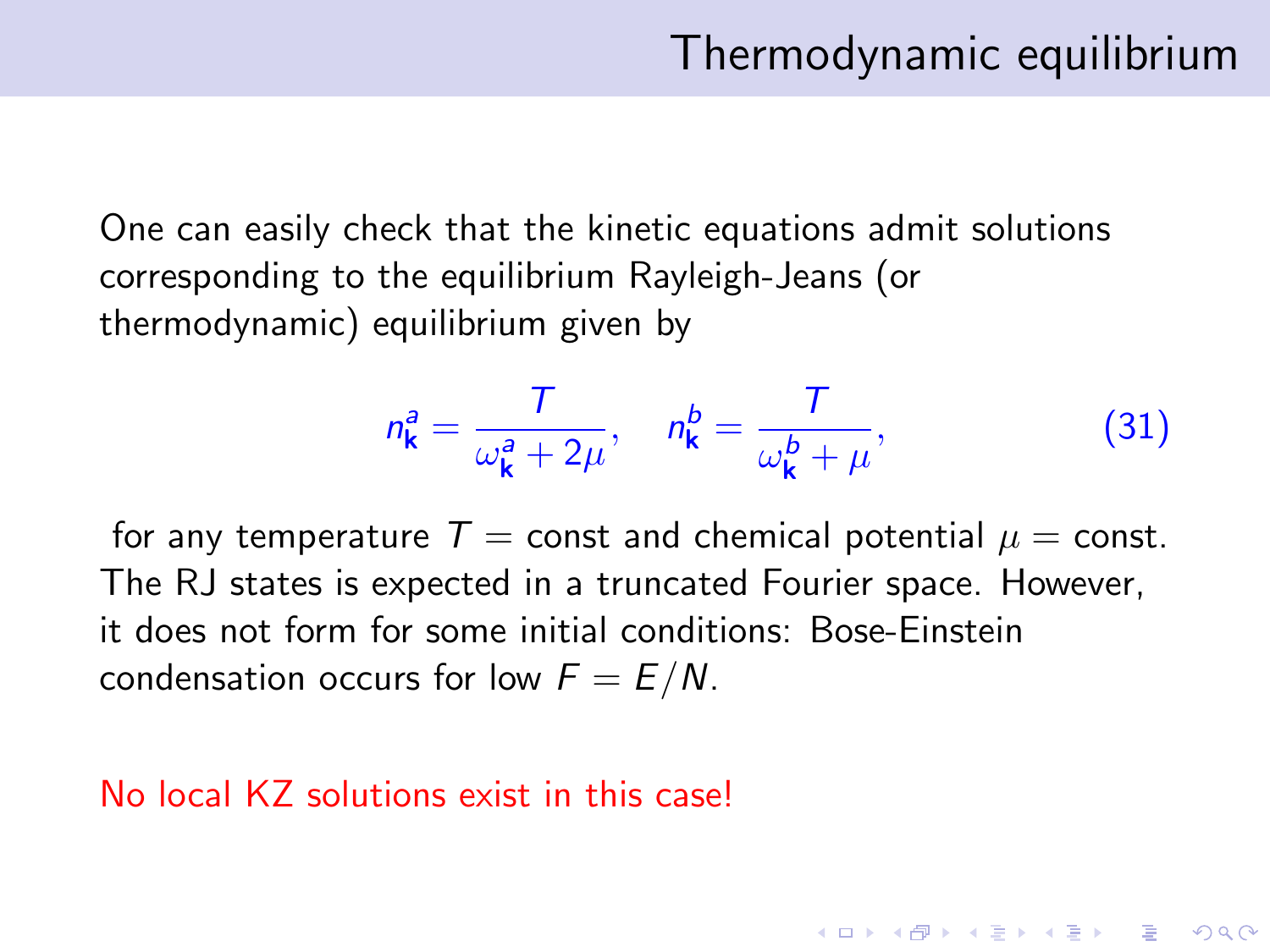## Equilibrium in a truncated system

 $2990$ 



Figure:  $F$  is below the BEC threshold. Left: spectrum of a and b waves normalized by energy equipartition spectra. The flat part on the rhs is in thermal equilibrium, and the bump at low  $k$  indicates condensation. Centre and right: snapshots at final time of the  $\lambda$  and  $\chi$  fields (modes a and *b* respectively).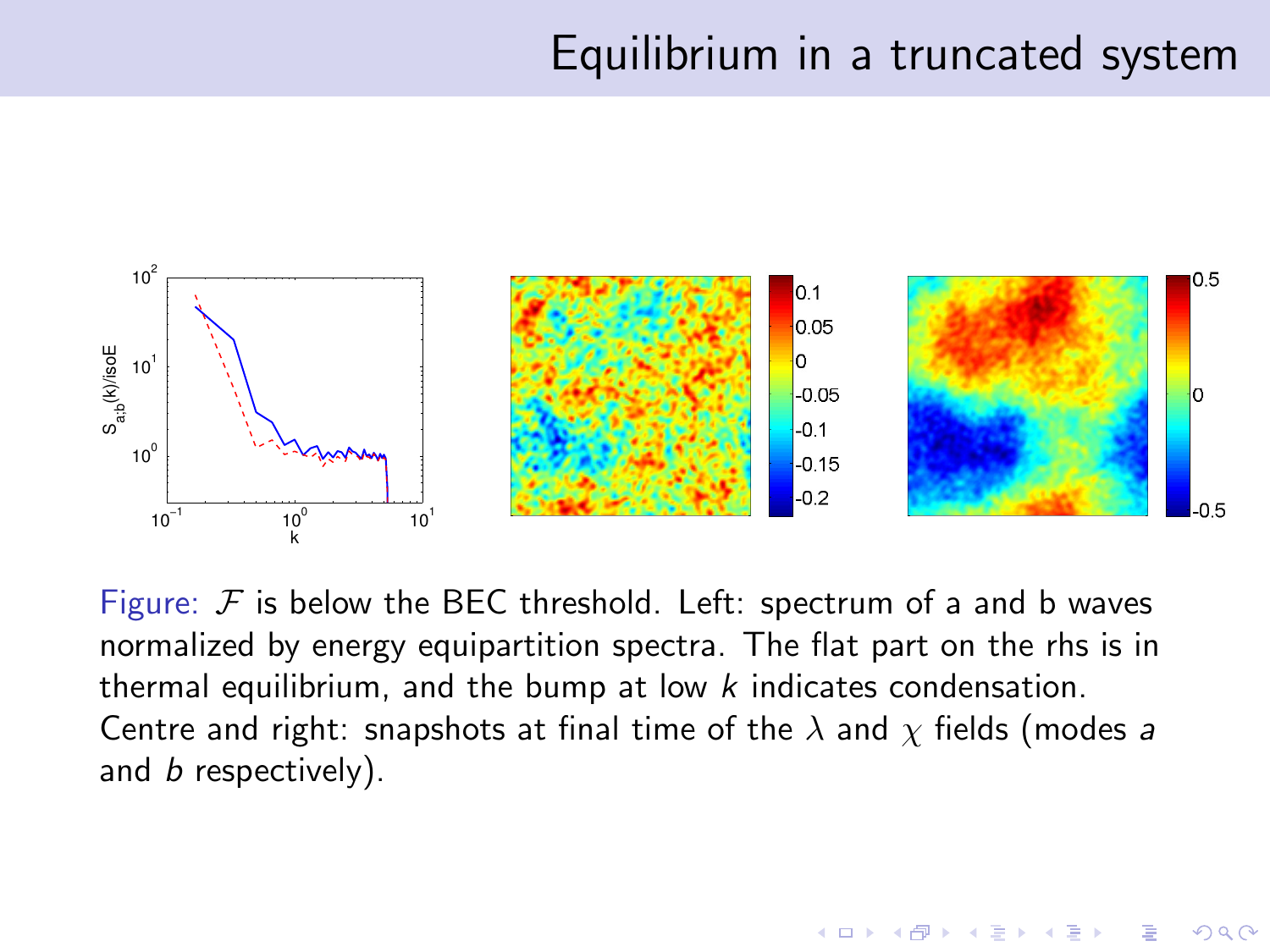## Condensate fraction



Figure: Condensate fraction as a function of the energy per particle,  $\mathcal{F} = \mathcal{E}/\mathcal{N}$ . We show the condensate fraction of a particles ( $\bullet$ ), b particles ( $\Box$ ), and  $2\mathcal{N}_a + \mathcal{N}_b$  ( $\triangle$ ). The dashed-line is the theoretical prediction.

ັດ

0.2  $0.4$ 

0 0.5 1 1.5 2 2.5

 $(E_a + E_b)/(2 N_a + N_b)$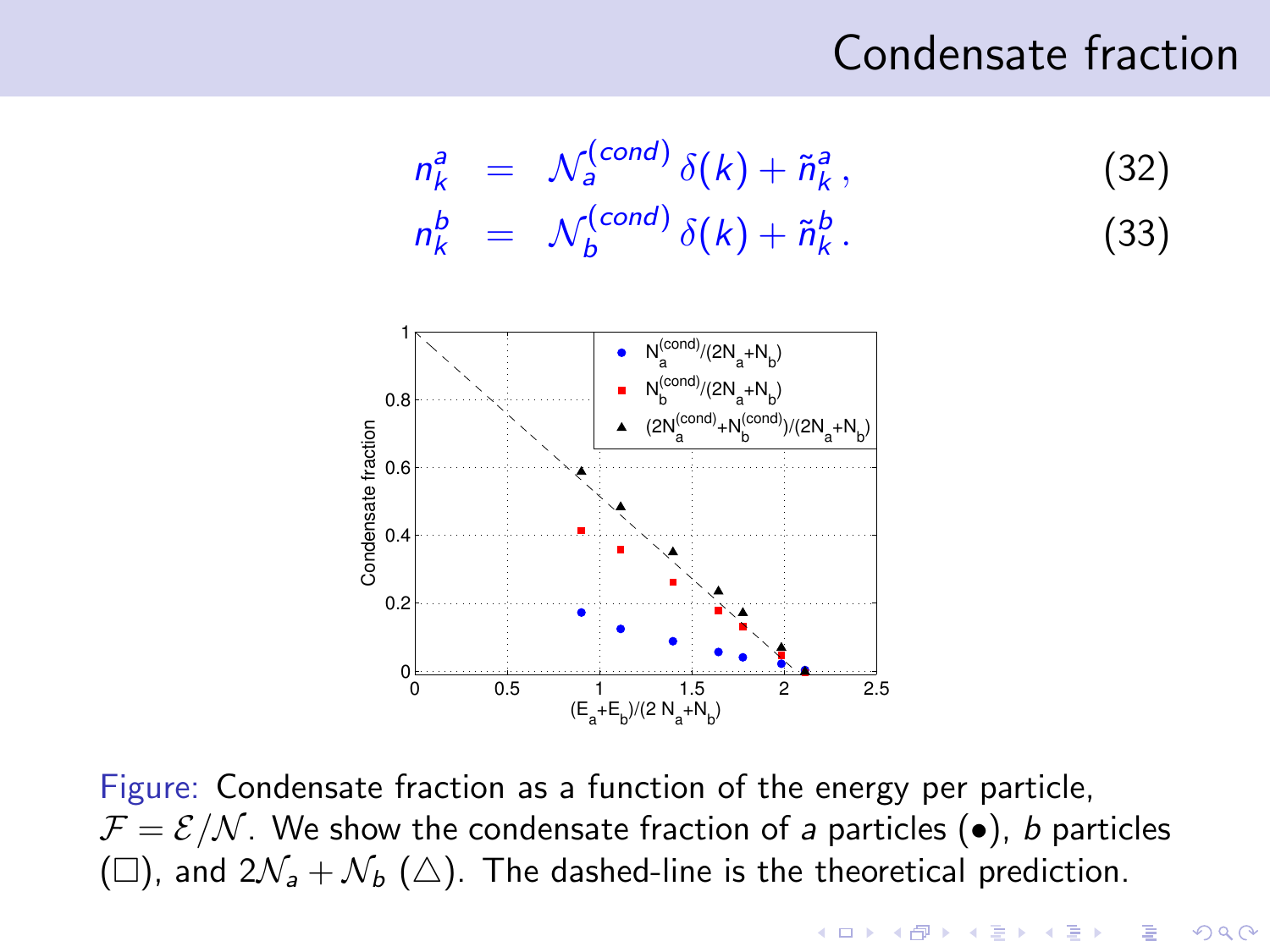4 D > 4 P + 4 B + 4 B + B + 9 Q O

Now let us consider a dynamical process by which condensation is achieved in an untruncated system. First, one can show that ensembles of b-waves at low-enough wave numbers are steady solutions to the kinetic equations. We refer to such solutions as "pion condensates". We consider a small perturbation of the aand b-wave spectra and study the evolution of these perturbations through a new effective kinetic equation.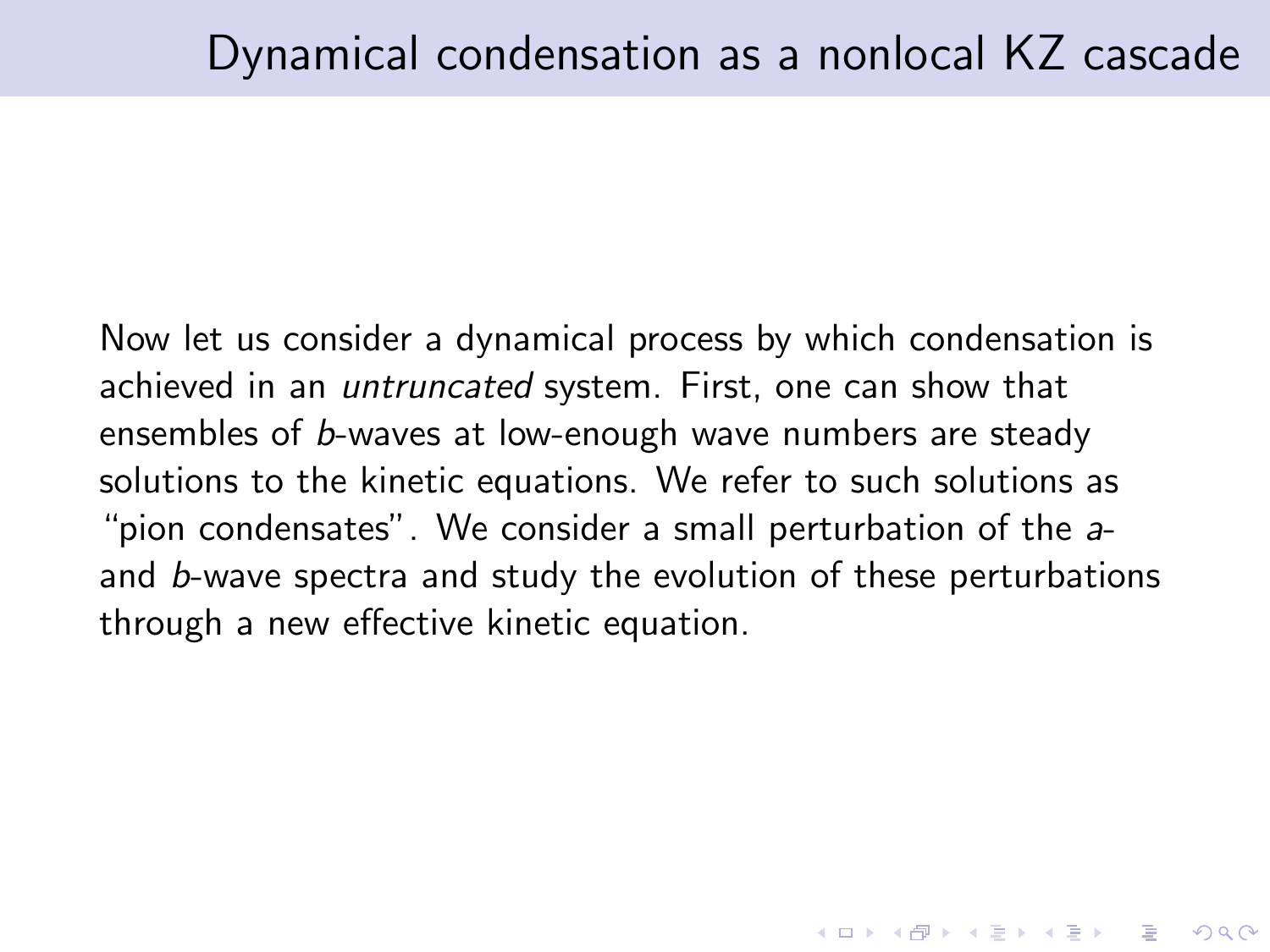#### Dynamical condensation as a nonlocal KZ cascade

At low  $\mathcal{F} = \mathcal{E}/\mathcal{N} \ll \mathcal{F}_{crit}$ , most of the particles are in the b-condensate, and the remaining uncondensed particles are in both a and *b* modes.

$$
n_k^a = \tilde{n}_k^a, \qquad (34)
$$

$$
n_k^b = A\delta(k) + \tilde{n}_k^b. \tag{35}
$$

Inserting this into the kinetic equations for leads to

$$
\dot{\tilde{n}}_{k}^{a} = \frac{4\pi A}{k\sqrt{2 + k^{2}}} \left( \tilde{n}_{\sqrt{2 + k^{2}}}^{b} - \tilde{n}_{k}^{a} \right) + \frac{2\pi}{k\omega_{k}^{a}} \int \delta(\omega_{k12}^{abb}) \left( \tilde{n}_{1}^{b} \tilde{n}_{2}^{b} - 2\tilde{n}_{1}^{b} \tilde{n}_{k}^{a} \right) dk_{1} dk_{2},
$$
\n
$$
\dot{\tilde{n}}_{k}^{b} = \frac{4\pi A}{k^{2}} \left( \tilde{n}_{\sqrt{k^{2}-2}}^{a} - \tilde{n}_{k}^{b} \right) + \frac{4\pi}{k^{2}} \int \frac{k_{1}}{\omega_{1}^{a}} \delta(\omega_{12k}^{abb}) \left( \tilde{n}_{1}^{a} \tilde{n}_{2}^{b} + \tilde{n}_{1}^{a} \tilde{n}_{k}^{b} - \tilde{n}_{2}^{b} \tilde{n}_{k}^{b} \right) dk_{1} dk_{2}.
$$

Note that there is an exact energy-equipartition ( $\mu = 0$ ) solution for  $\tilde{n}_k^{\mathsf{a}}$  and  $\tilde{n}_k^{\mathsf{b}}$  in perfect agreement with the thermodynamic treatment of Bose-Einstein condensation.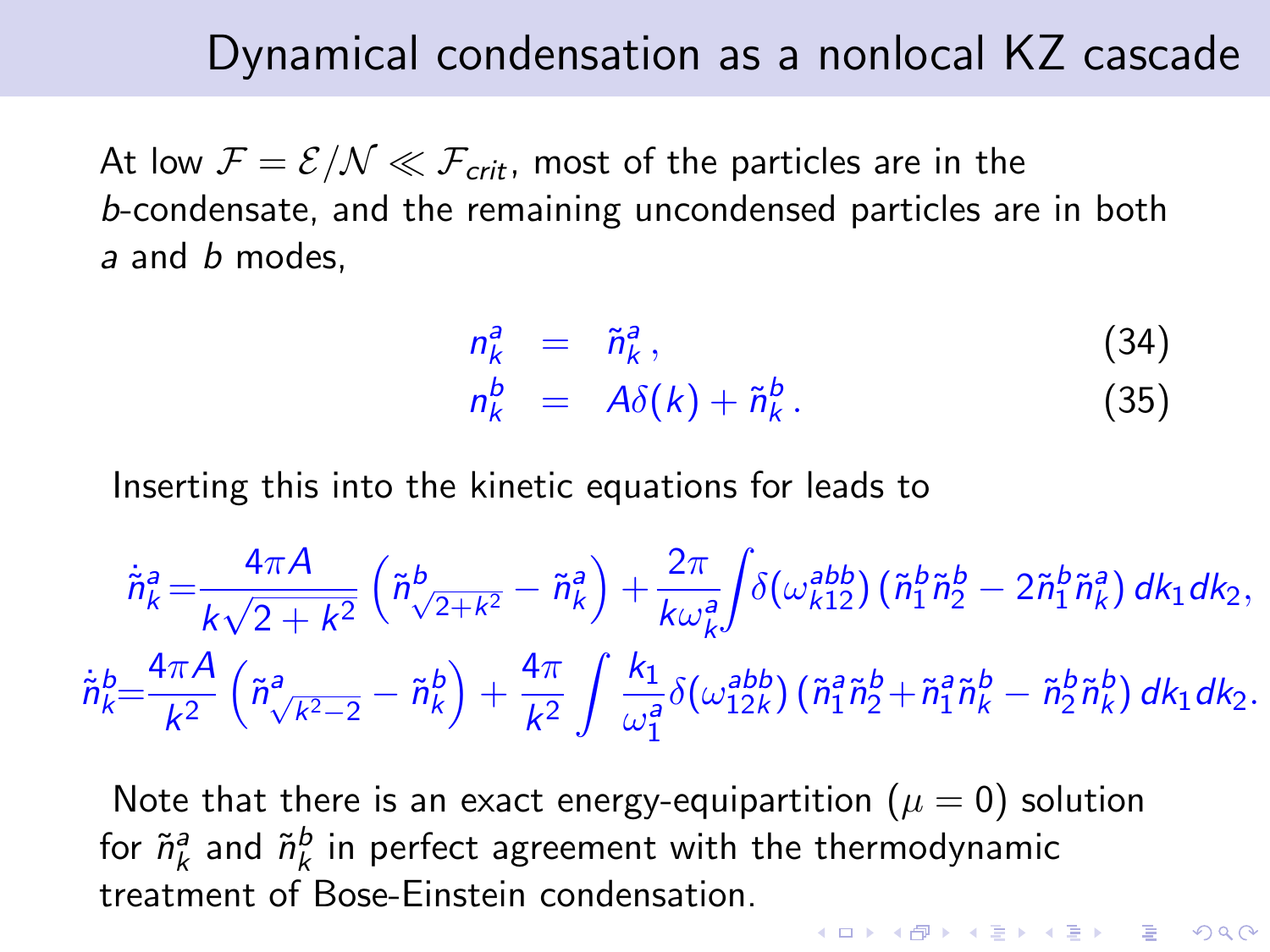#### Dynamical condensation as a nonlocal KZ cascade

In the leading order in  $\tilde{n}/A$  we can drop the integrals. The remaining equations describe approaching, after a short transient, to an equilibrium:

$$
\tilde{n}_{\sqrt{k^2-2}}^{a;0} = \tilde{n}_k^{b;0} \equiv n_k. \tag{36}
$$

In the next order we have for  $n_k$  and equation which, for  $k \gg 1$ , is: In the relativistic limit  $k \gg 1$  the equation becomes scale-invariant,

$$
\dot{n}_k = \frac{\pi}{k^2} \left[ \int_{k_1 \le k} n_{k_1} n_{k-k_1} - 2n_{k_1} n_k dk_1 + 2 \int_{k_1 \ge k} n_{k_1} n_{k-1-k} + n_{k_1} n_k - n_{k_1-k} n_k dk_1 \right].
$$
 (37)

This equation has an exact solution for the KZ type (direct energy cascade):

<span id="page-21-0"></span>
$$
n_k = \frac{\mathcal{P}^{\frac{1}{2}} k^{-\frac{3}{2}}}{4\pi\sqrt{2\pi - 8\ln 2}}.
$$
 (38)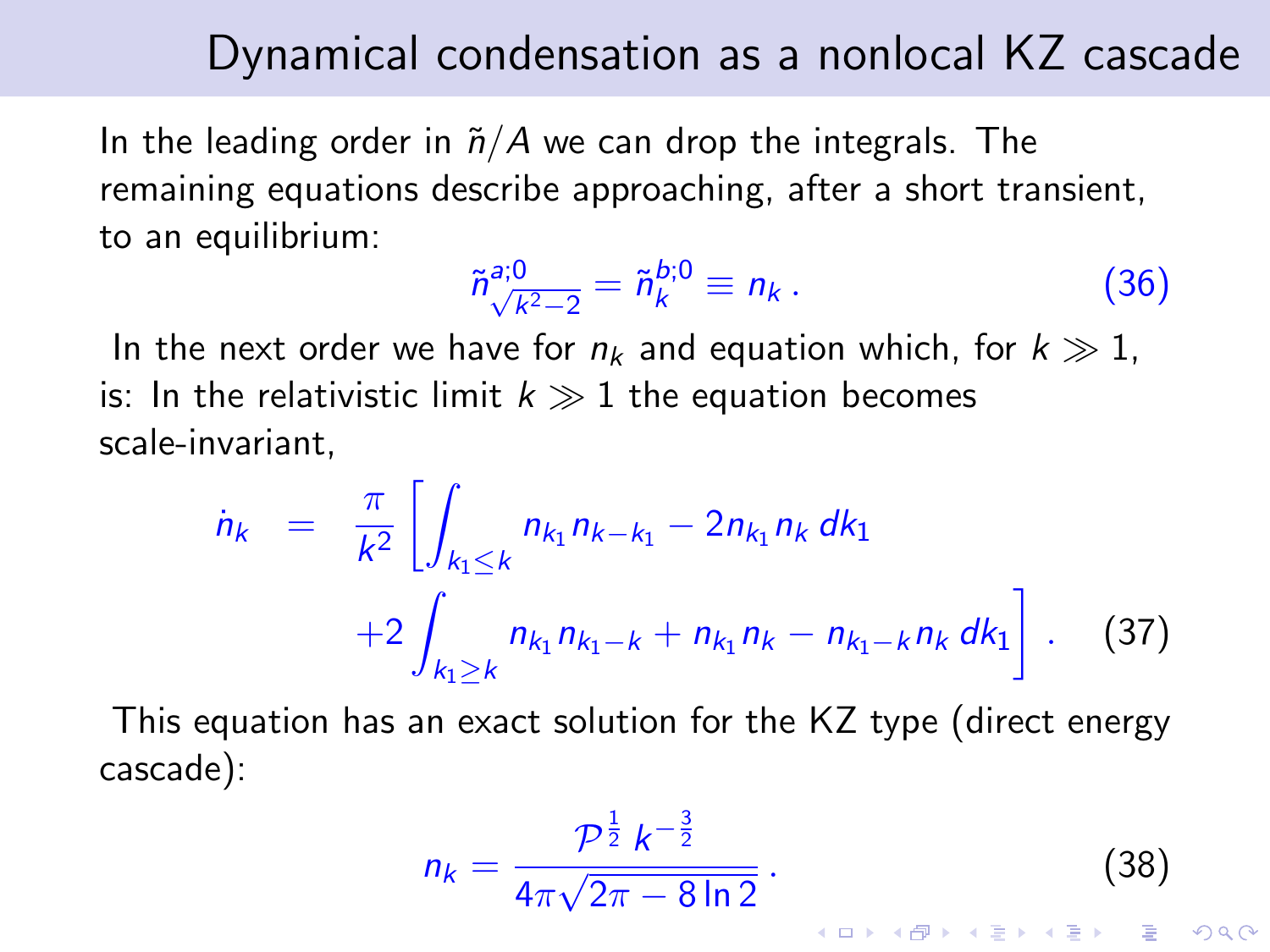## Numerical simulation of nonequilibrium condensation



Figure: Out-of-equilibrium spectra in a numerical simulation of the KGMH equation. Most of the massive waves ( $\sigma$ -mesons) decay into massless waves (pions). A strong pion condensate of appear. The remaining small-scale spectra are in quantitative agreement with the KZ prediction [\(38\)](#page-21-0), shown as a thick solid line - including the prefactor!